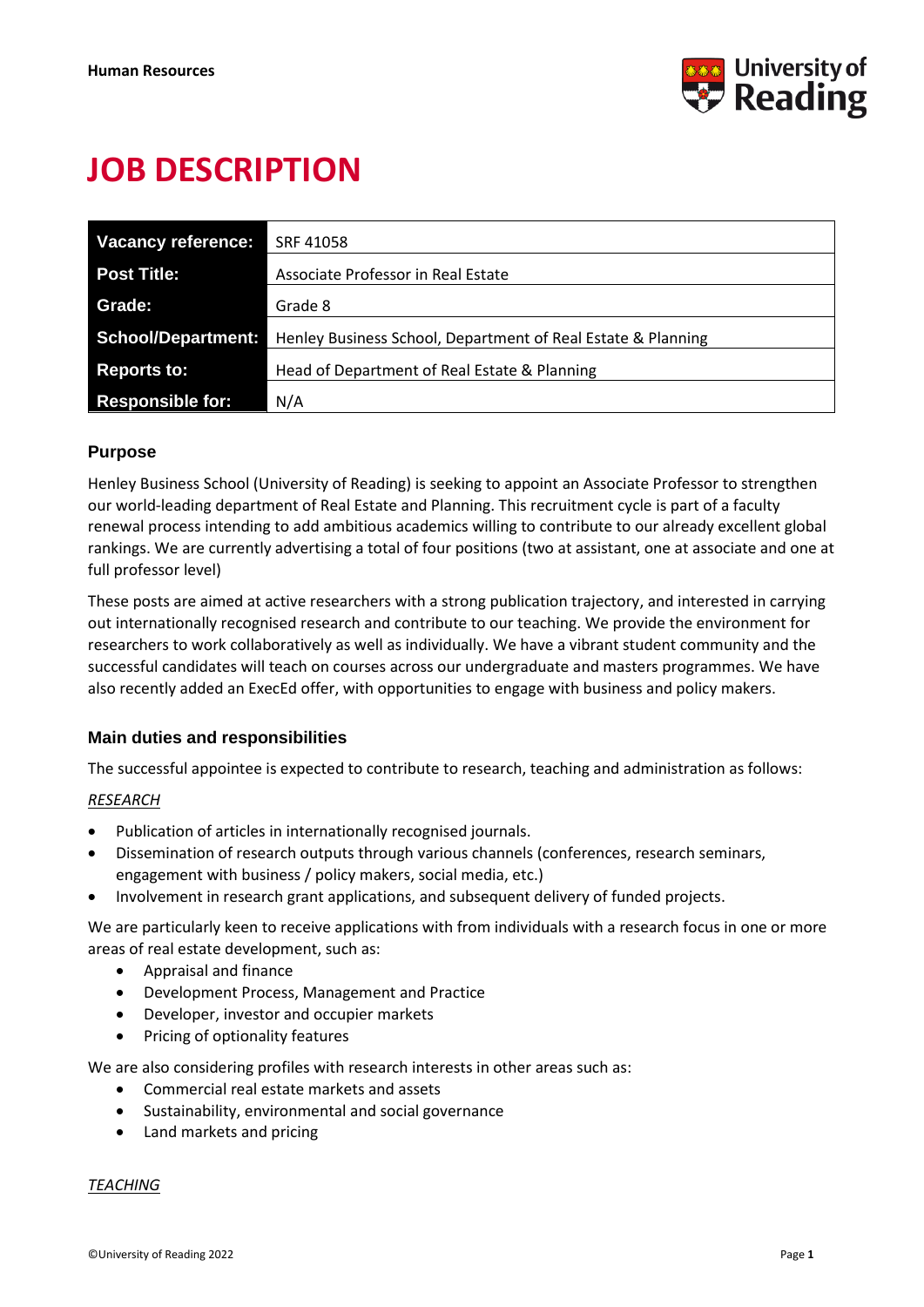A combination of undergraduate and postgraduate teaching on various programmes, project/dissertation supervision at Masters and Doctoral level and academic tutoring, together with assessment and feedback responsibilities. The post holder will be responsible for providing students with an effective learning experience, by fully engaging with their teaching/learning and seek to enhance their pedagogic practice, building on feedback from a range of sources.

Key aspects of teaching will be agreed and may include:

- Effective delivery and iteration of existing courses
- Development of new content / courses
- Innovation in teaching methods (e.g. case studies, introduction of online elements, etc.)
- Engagement in Executive Education where applicable.

#### *ADMINISTRATION*

Administration may include programme director roles, management of research projects and other roles within the Department or School, along with business engagement and programme outreach activities as appropriate.

### **Contact**

Overall, you will be working with colleagues within the Department, across Henley Business School and wider University to foster development and profile. External engagement with academics, policy makers, business and institutional and professional bodies will also be expected as part of the role. With seniority, there will be leadership/administration elements to the role as appropriate.

### **Supervision received**

Mentoring will be provided for both research and teaching to advise and assist in career progression. Line management will be through the Head of Department.

### **Terms and conditions**

The post is permanent full time, subject to satisfactory probationary performance.

This document outlines the role and key responsibilities required for the the post. and. It is not a comprehensive or exhaustive list and the line manager may vary duties from time to time which do not change the general character of the job or the level of responsibility entailed.

### **Date assessed: 10 March 2022**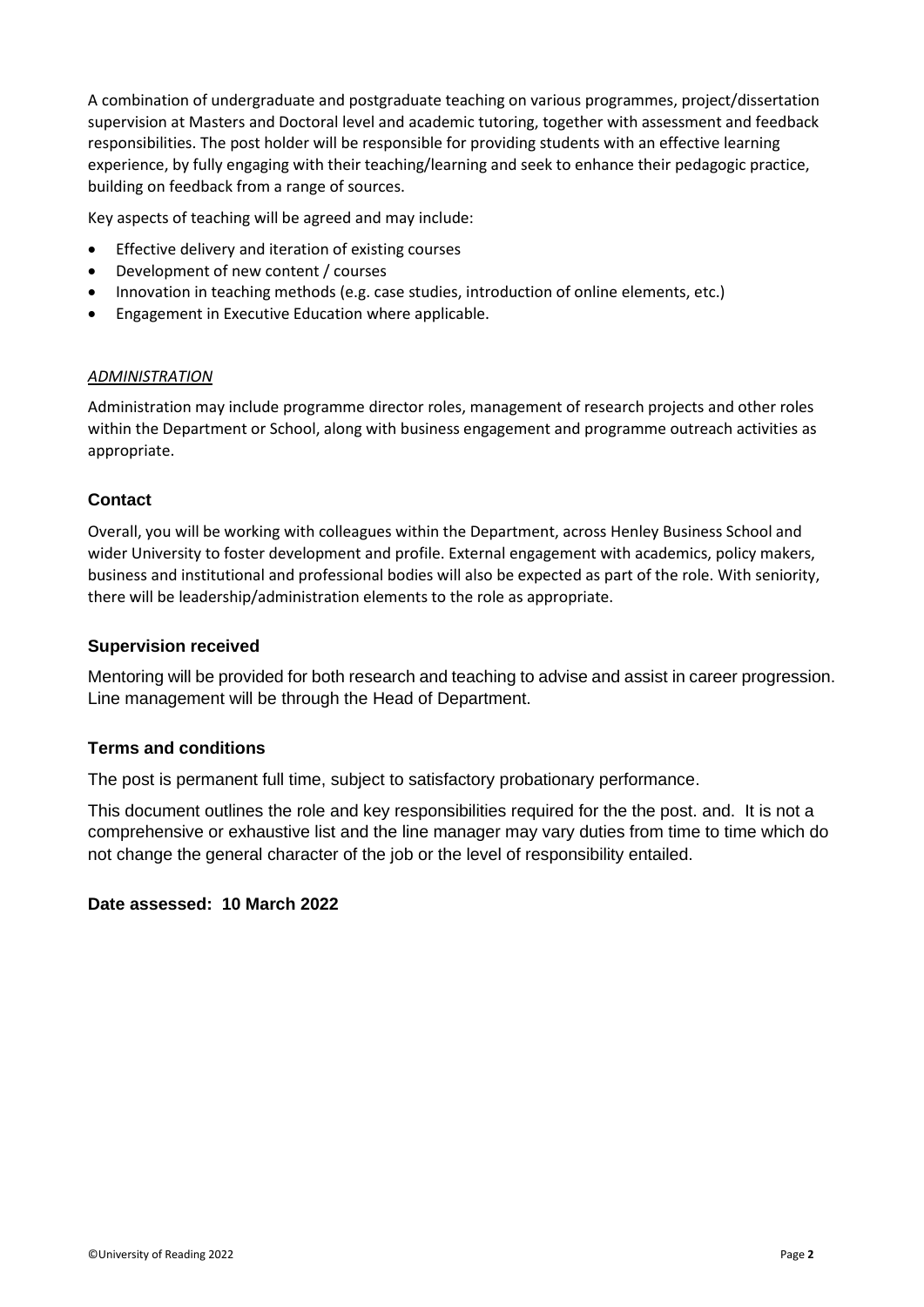## **PERSON SPECIFICATION**

| <b>Job Title</b><br><b>Associate Professor in Real Estate</b> |                                                                                                                                                                                                                                                                                                                                                                                                                                                                                                                                                                                       | <b>School/Department</b>                                                                                                                                                                                                                                                   |  |
|---------------------------------------------------------------|---------------------------------------------------------------------------------------------------------------------------------------------------------------------------------------------------------------------------------------------------------------------------------------------------------------------------------------------------------------------------------------------------------------------------------------------------------------------------------------------------------------------------------------------------------------------------------------|----------------------------------------------------------------------------------------------------------------------------------------------------------------------------------------------------------------------------------------------------------------------------|--|
|                                                               |                                                                                                                                                                                                                                                                                                                                                                                                                                                                                                                                                                                       | <b>Real Estate &amp; Planning</b>                                                                                                                                                                                                                                          |  |
| <b>Criteria</b>                                               | <b>Essential</b>                                                                                                                                                                                                                                                                                                                                                                                                                                                                                                                                                                      | <b>Desirable</b>                                                                                                                                                                                                                                                           |  |
| <b>Skills</b>                                                 | Ability to carry out high quality<br>$\bullet$<br>research<br>Ability to deliver high quality<br>$\bullet$<br>teaching<br>Strong oral and written<br>$\bullet$<br>communication skills<br>Ability to work in a team and<br>$\bullet$<br>take a leadership role                                                                                                                                                                                                                                                                                                                        | Effective engagement with<br>$\bullet$<br>research staff and PhD students<br>Ability to contribute to research<br>$\bullet$<br>grant applications in either PI or<br>Co-I role                                                                                             |  |
| <b>Attainment</b>                                             | PhD completed in real estate,<br>$\bullet$<br>finance, economics or<br>geography.<br>Research esteem appropriate to<br>٠<br>stage in career, including<br>academic publications in high<br>quality journals; academic and<br>professional conference<br>presentations; involvement in<br>national and/or international<br>research contracts<br>Membership of relevant<br>$\bullet$<br>academic associations and<br>professional bodies<br>Teaching effectiveness as<br>demonstrated by good students'<br>feedback<br>Some experience in<br>$\bullet$<br>administrative/leading roles | Teaching qualifications at<br>$\bullet$<br>university level<br>Success in working in an applied<br>$\bullet$<br>multidisciplinary setting<br>Success in securing external<br>$\bullet$<br>research funding<br>Evidence of innovative research<br>$\bullet$<br>and teaching |  |
| <b>Knowledge</b>                                              | A good understanding of one or<br>$\bullet$<br>more areas related to<br>development (appraisal, finance,<br>process, management, practice,<br>markets) or other areas such as:<br>commercial real estate markets<br>and assets, sustainability, land<br>markets and pricing.                                                                                                                                                                                                                                                                                                          | Knowledge of broader issues in<br>٠<br>real estate markets, finance,<br>economics and planning<br>Knowledge of quantitative<br>$\bullet$<br>research methods                                                                                                               |  |
|                                                               | Undertaking internationally                                                                                                                                                                                                                                                                                                                                                                                                                                                                                                                                                           | Collaboration with research                                                                                                                                                                                                                                                |  |